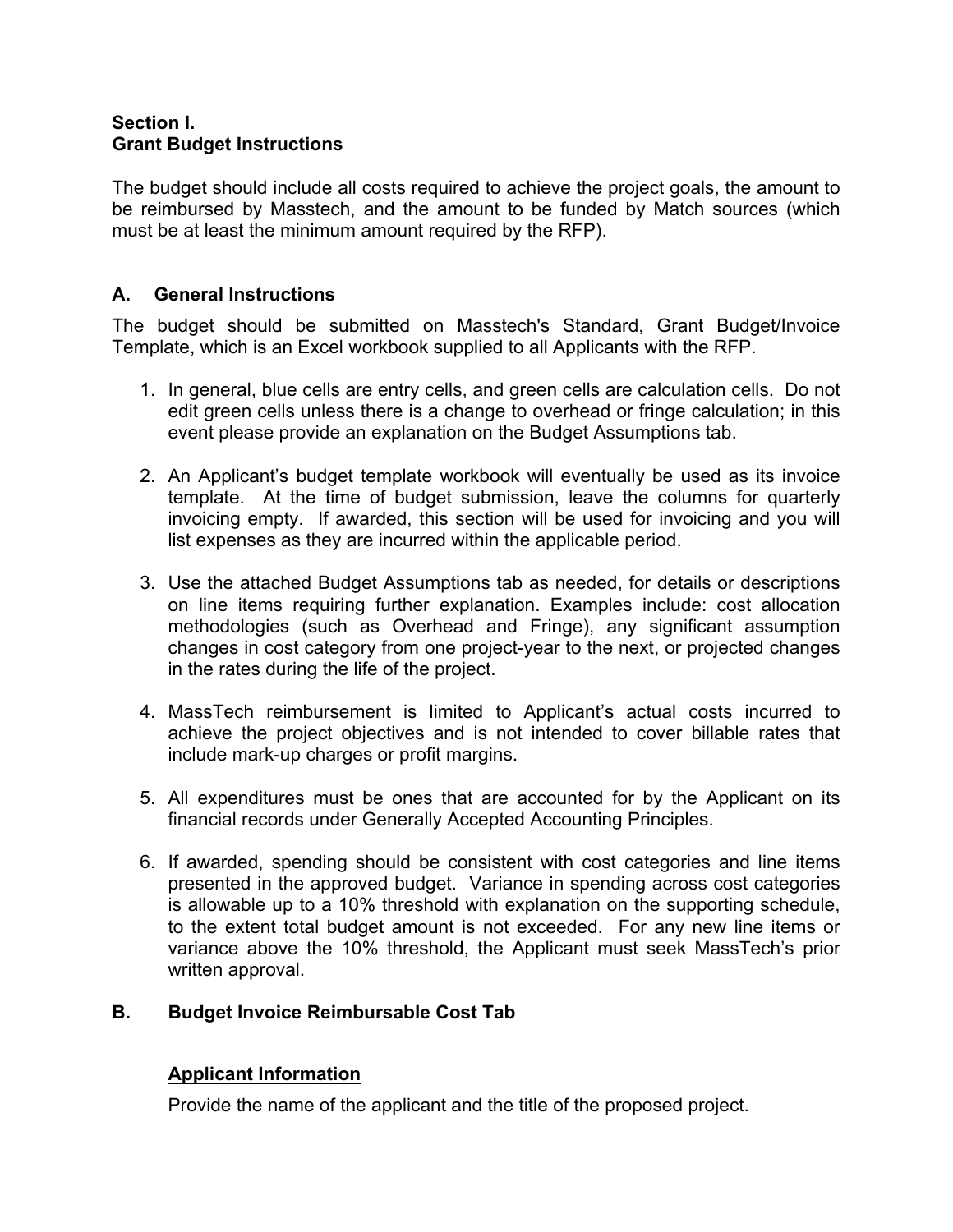## **Budget Cost Categories**

These are the categories of cost elements that are included in the budget template. The budget should include total project costs. The project costs not covered by MassTech funding should be included as cost share.

## **Direct Labor Costs**

This category is for the time and payroll expense of the applicant's employees that will be performing tasks directly related to the project.

1. List each individual, title/category, or type of labor that will be required to complete the project.

2. Indicate the estimated number of hours that will be required of each individual, category, or type of labor.

3. Input the *actual* hourly rate for each individual, category, or type of labor. This rate must include direct payroll costs only. It should **not** be a billable rate that includes other overhead expenses or a profit margin.

4. Identify any proposed escalation in salary or percent effort and the basis for such an escalation for multi-year awards within the Budget Assumptions tab in the workbook.

## **Direct Labor Fringe Cost**

This category is for the allocated costs of fringe benefits associated with the employees that are performing direct services related to this project. This allocation must be based upon an approved rate or based upon actual costs of such benefits assessed on the direct labor costs charged to the project. Applicant must provide information in the Budget Assumptions tab which specifies the basis of the fringe rate. If applicable, submit documentation of state or federal agency approval with the Budget Template.

## **Subcontractors / Consultants Costs**

This category is for costs related to project services provided to the applicant by subcontractors or consultants. The basis for each of these costs and relevance to the project should be specified in the line item or in the Budget Assumptions tab.

1. List the name of the firm who will be actively participating in this project if known at the time of the application. If not, list the type of services to be contracted for and an estimated total value of such services.

2. When known, input the quoted rate per hour for each subcontractor/consultant and the projected number of hours. If the specific hourly rate is not known, please provide a total estimated cost of each service.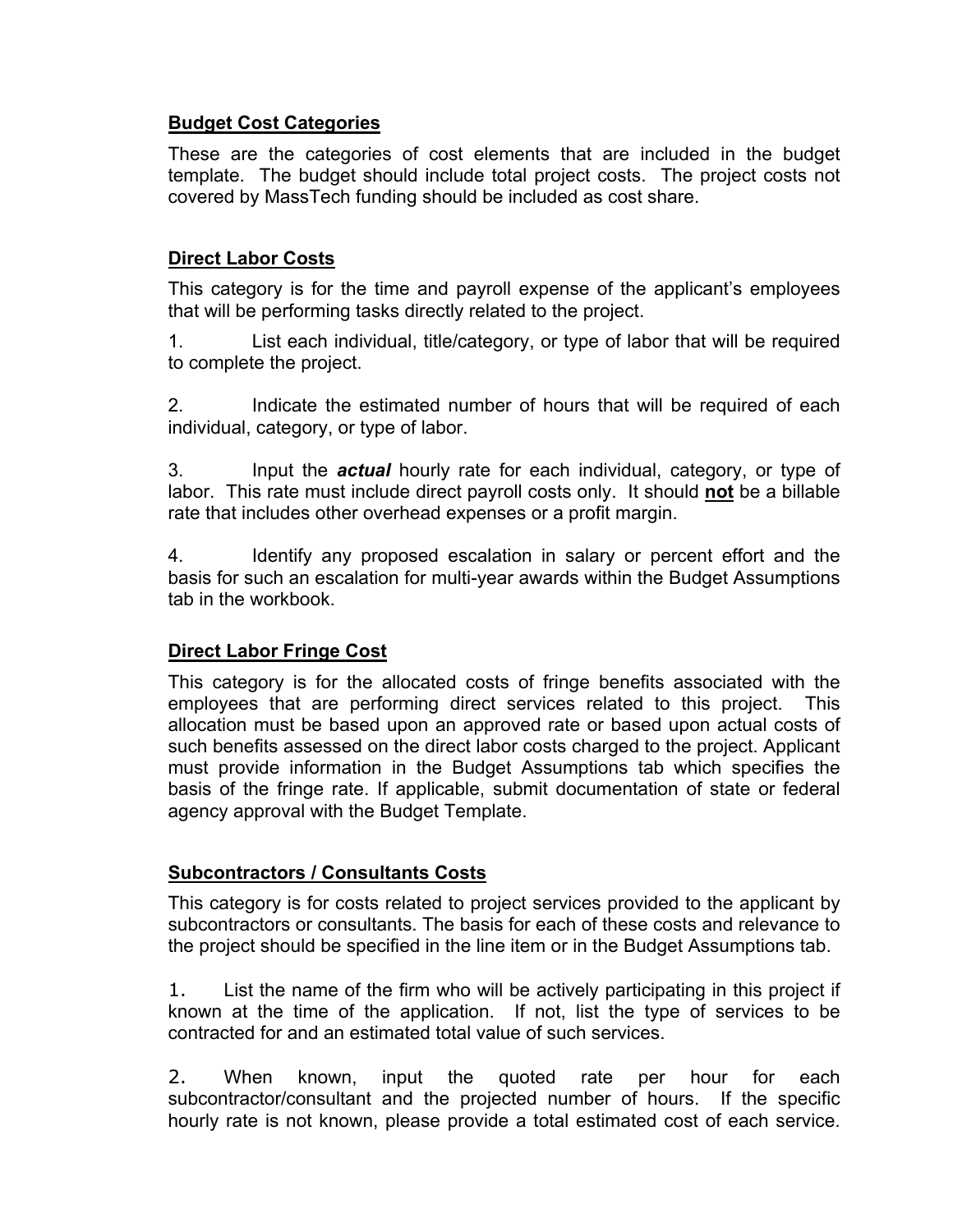Applicant must seek MassTech's prior written approval for any actual rates that vary more than 20% from the estimated rates.

### **Direct Materials**

This category is for purchased items uniquely associated with the proposed project. In general, it is not MassTech's policy to compensate for general purpose facilities or equipment. Include a description of the item(s), proposed vendor, quantity needed, unit cost, basis for cost, and the total cost. The basis for each of these costs and relevance to the project, should be specified in the line item or in the Budget Assumptions tab.

## **Travel**

This category is for Applicant's costs for travel required to achieve the project goals and to complete activities identified in the project plan.

1. Mileage reimbursement will be granted at no more than the federally approved rates in effect at the time of travel.

2. Include a description indicating the need for the proposed travel, the estimated number of person-trips required, destinations, mode of travel, and cost basis of the transportation.

3. Alcohol is an explicitly unallowable expense and is not reimbursable.

## **Other Direct Costs**

This category is for other project costs directly related to the project. These items may include printing, postage, publications, graphics, etc. required for the project (incremental over normal operating costs which should be covered through the Indirect Cost/Overhead Expense category). The basis for each of these costs and relevance to the project should be specified in the line item or in the Budget Assumptions tab.

#### **Indirect Cost/ Overhead**

This category is for overhead costs related to the administration and management of the project. MassTech will allow such rates as the Participant may periodically calculate, consistent with appropriate federal guidelines of generally accepted accounting principles, and as charged to other grants. Applicant must provide information in the Budget Assumptions tab which specifies the basis of the indirect costs/overhead rate and submit documentation of state or federal agency approval, if applicable, with the Budget Template.

The budget template calculates overhead on Salary and Fringe. To the extent your institution assesses overhead using some other methodology, please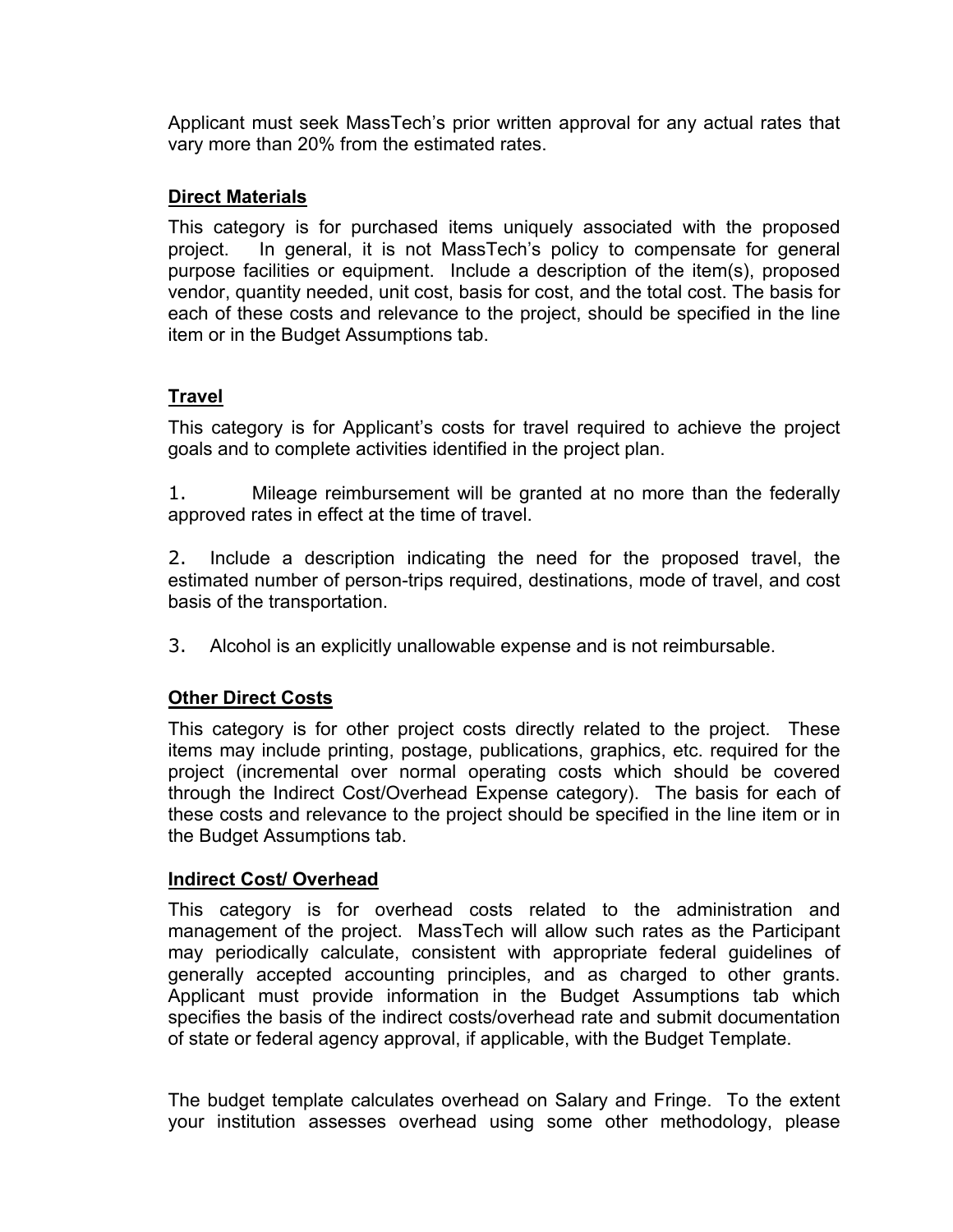modify the formula based on any stipulations stated in the approved rate agreement or your institutional allocation policy. These changes should be explained on the Budget Assumptions tab and backed with supporting documentation.

### **C. Summary of Cost by Fiscal Year Tab**

Projected costs should be broken down by fiscal year within this tab. Please explain on the Budget Assumptions tab invoicing intentions if the reimbursable cost is not being expended ratably with match expenditures as required in the contract.

#### **D. Budget Assumptions**

The Budget Assumptions tab should be included with your proposal to provide additional context around the line items of the budget, including basis for costs and descriptions of expenditures proposed. (Note: examples provided in the template should be deleted prior to submitting the form with your proposal.)

### **E. Budget Guidelines**

This tab is intended to provide helpful information on MassTech's budget practices and requirements. It provides cost category descriptions, applicable guidelines and documentation requirements. This can be used in the development of the budget as well as management of the award and invoicing.

#### **Section II.**

#### **Grant Invoicing Instructions**

#### **A. General Instructions**

Invoices must be submitted on MassTech's Standard Grant Budget/Invoice Template, which is an Excel spreadsheet MassTech will supply at time of contracting.

- 1. In general, blue cells are entry cells, and green cells are calculation cells. Do not edit green cells unless a change to overhead or fringe calculation is required; in this event please provide an explanation on the Supporting Schedule, tab.
- 2. A Participant's invoice template will be the same Excel spreadsheet used for the proposal budget and received with the contract. There are columns for each quarter, spanning the life of the award, some of which may be hidden. Please unhide these columns as appropriate, as this is where you will list reimbursable expenses as they are incurred within the period.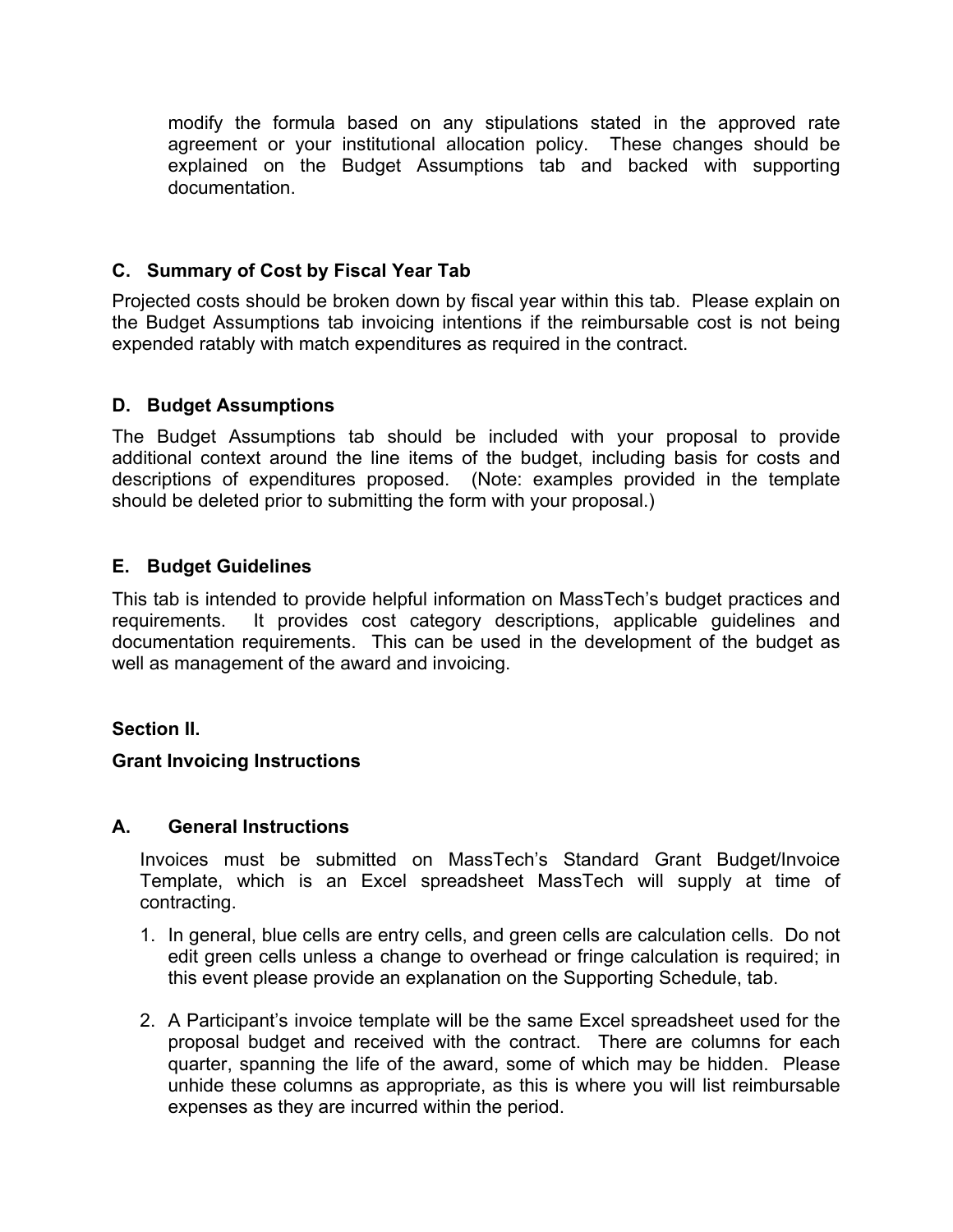- 3. Use the Supporting Schedule tab, to provide explanations on expenditures that vary from the approved budget, in the following ranges: hourly rate variance up to 5%, consulting hourly rate variance up to 20%, and any categorical variance up to 10%. Any expenditure over the allowable variance thresholds listed above, requires MassTech written approval prior to invoice submission.
- 4. MassTech reimbursements are limited to actual costs incurred in order to achieve the project objectives and are not intended to cover billable rates that include mark-up charges or profit margins. All expenditures entered on the invoice template must be for actual costs incurred by line item.
- 5. The costs for each line item in the budget should be input for the period and should tie to Applicant's documentation, which must include invoices/detailed system-generated reports.
- 6. A complete invoice package includes the following: (1) the invoice excel file with the "Budget\_Invoice\_Reimb\_Costs" completed for the period, and the "supporting schedule" tab completed as needed (2) copies of invoices or detailed system-generated reports that tie to invoice and match amounts listed on the excel tabs, (3) appropriate signature on the certification located on the invoices to be submitted. This should only be executed following a review of all the documentation in the packet, as stated above.

## **B. Budget Invoice Reimbursable Cost Tab**

This tab is intended to summarize the reimbursable expenditures incurred for the project. Any expenditures entered here should also be recorded on the Participants books as a project expenditure, and the amounts must be verifiable through the supporting documentation.

The column furthest to the right will alert you to any variance over the budgeted amount for each cost category listed below, as well as variance to the approved rates for direct labor and consultants. If it is within the allowable thresholds as stated in Section II. A. 3. above, it will shade yellow. Yellow indicates that you must explain the variance within the Supporting Schedule tab. If the allowable variance has been exceeded for categories or rates, it will shade red. Red indicates that you must seek MassTech written approval of the budget variance prior to submission of the invoice. In all categories below, you should seek MassTech written approval of any new line items of costs incurred that were not included in the approved budget, prior to invoice submission.

#### **Direct Labor Costs**

Enter the labor for the period by line item, for each project team member. On the Supporting Schedule tab explain variances up to 5% from the approved budget for salary rates.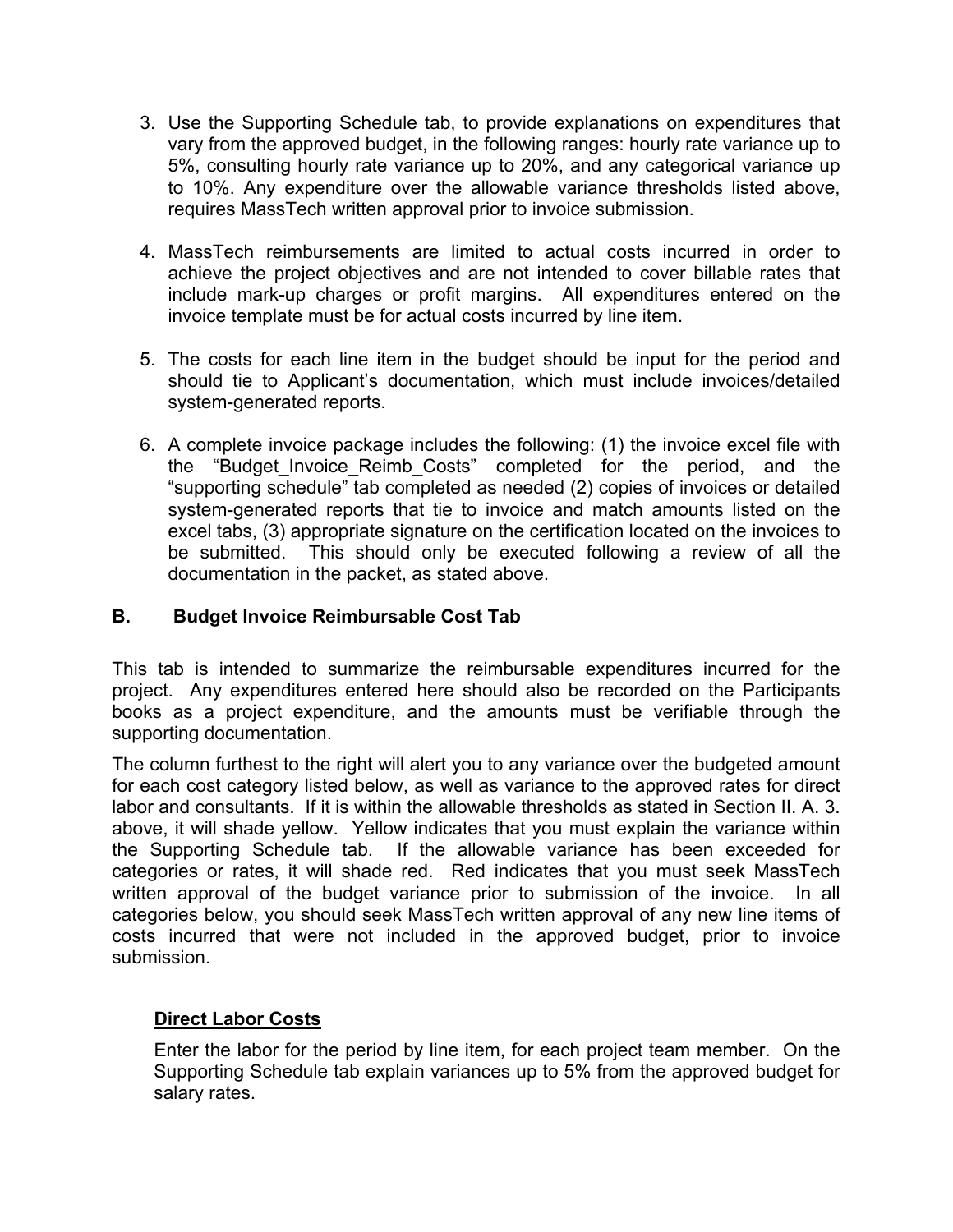### **Direct Labor Fringe Costs**

Enter the fringe assessed on direct labor for the period, by line item. This should be based upon rates that have been documented already.

## **Subcontractors / Consultant Costs**

Enter the subcontract/consultant expenditures for the period, by line item. On the Supporting Schedule tab explain any variance up to 20% from rate or total estimated cost listed in the budget. The backup documentation should support the line items for all 'Subcontractors and Consultant Costs' incurred.

### **Direct Materials Costs**

Enter the direct material expenditures for the period, by line item. The backup documentation should support the line items for all 'Direct Material Costs' incurred.

### **Travel Costs**

Enter the travel expenditures for the period, by line item. Mileage reimbursement will not exceed the federally approved rates in effect at the time of travel. The backup documentation should support the line items for all 'Travel Costs' incurred.

#### **Other Direct Costs**

Enter the Other Direct Cost expenditures for the period, by line item. The backup documentation should support the line items for all 'Other Direct Costs' incurred.

#### **Indirect Costs / Overhead**

Enter the total Indirect Cost/Overhead for the period. This should be based upon rates that have been documented already. If there is any change to the rate agreement/allocation policy, explain on the Supporting Schedule tab and supply supporting documentation with the invoice.

### **C. Invoice Supporting Schedule**

This tab should be used to provide any additional explanation – for example, when a variance to the contract budget occurs. The invoice tab alerts, in column BD, will direct you to provide an explanation when a category is overspent, but there may also be times when explanations would be beneficial even when there is not a category overage.

The budget template will alert you to line item and categorical variance from the contract budget. Within the thresholds, the Participant should provide an explanation for any